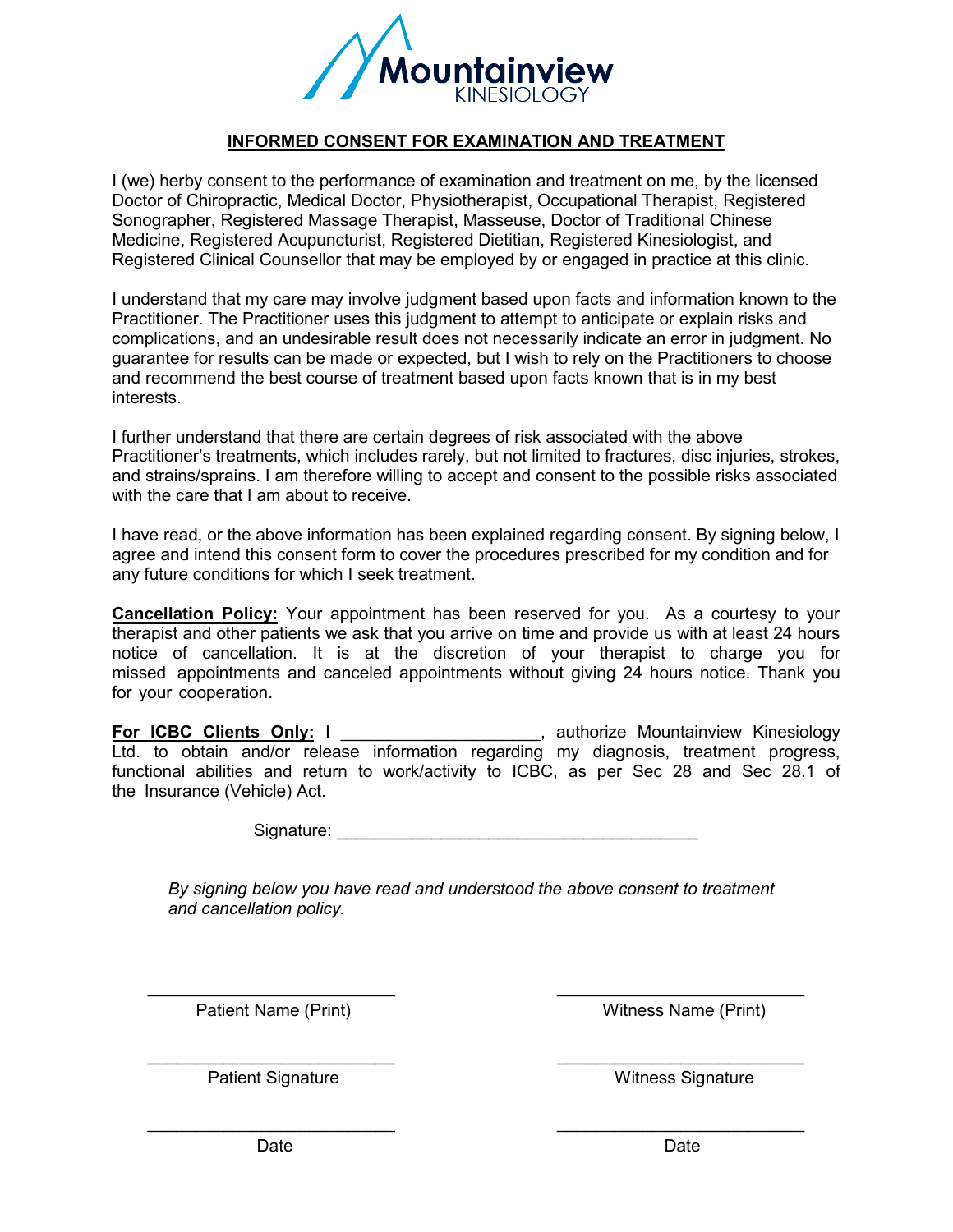

## **Welcome to Mountainview Kinesiology**

| Full Name:                                                                                                 |                                                           |                                       |                                  |  |
|------------------------------------------------------------------------------------------------------------|-----------------------------------------------------------|---------------------------------------|----------------------------------|--|
| (as it appears on your Care Card)                                                                          |                                                           |                                       |                                  |  |
| Former Name/Preferred Name (if applic.):                                                                   |                                                           |                                       |                                  |  |
| Date of Birth (DD/MM/YYYY):                                                                                |                                                           |                                       |                                  |  |
| Care Card Number:                                                                                          |                                                           |                                       |                                  |  |
| Street Address (Apt. # if applic.):                                                                        |                                                           |                                       |                                  |  |
| City/Province:                                                                                             | Postal Code:                                              |                                       |                                  |  |
| Home Phone:                                                                                                | Cell Phone:                                               |                                       |                                  |  |
| Occupation:                                                                                                |                                                           |                                       |                                  |  |
| Work Phone:                                                                                                |                                                           |                                       |                                  |  |
| Email:                                                                                                     |                                                           |                                       |                                  |  |
| <b>Emergency Contact Name:</b>                                                                             |                                                           | <b>Emergency Contact Number:</b>      |                                  |  |
| Physician's Name:                                                                                          |                                                           | Physician's Number:                   |                                  |  |
| Other Health Care Providers:                                                                               |                                                           | Other Health Care Providers' Numbers: |                                  |  |
|                                                                                                            |                                                           |                                       |                                  |  |
| How did you hear about our clinic?<br>Please select an item from the dropdown menu<br>$\blacktriangledown$ |                                                           |                                       |                                  |  |
| Please enter specific details (name of friend, doctor, event, etc.):                                       |                                                           |                                       |                                  |  |
|                                                                                                            | Type of treatment you are seeking? (Check all that apply) |                                       |                                  |  |
| Chiropractic<br>Physiotherapy                                                                              | Massage Therapy                                           | Acupuncture                           | Dietetics/Nutritional Counseling |  |
| <b>TCM</b><br>Kinesiology                                                                                  | Psychology                                                | Osteopathic                           | Occupational Therapy             |  |
| Previous treatment(s) for this condition:                                                                  |                                                           |                                       |                                  |  |
|                                                                                                            |                                                           |                                       |                                  |  |
|                                                                                                            |                                                           |                                       |                                  |  |

| Have you, or will you be submitting a<br>claim to: | ICBC:        | Accepted          | Pending | Have Legal Counsel |  |
|----------------------------------------------------|--------------|-------------------|---------|--------------------|--|
|                                                    | WorkSafe BC: | Accepted          | Pending | Have Legal Counsel |  |
| Claim Number (specific to this injury):            |              | Adjuster's Name:  |         |                    |  |
| Date of Injury/Accident:                           |              | Adjuster's Phone: |         |                    |  |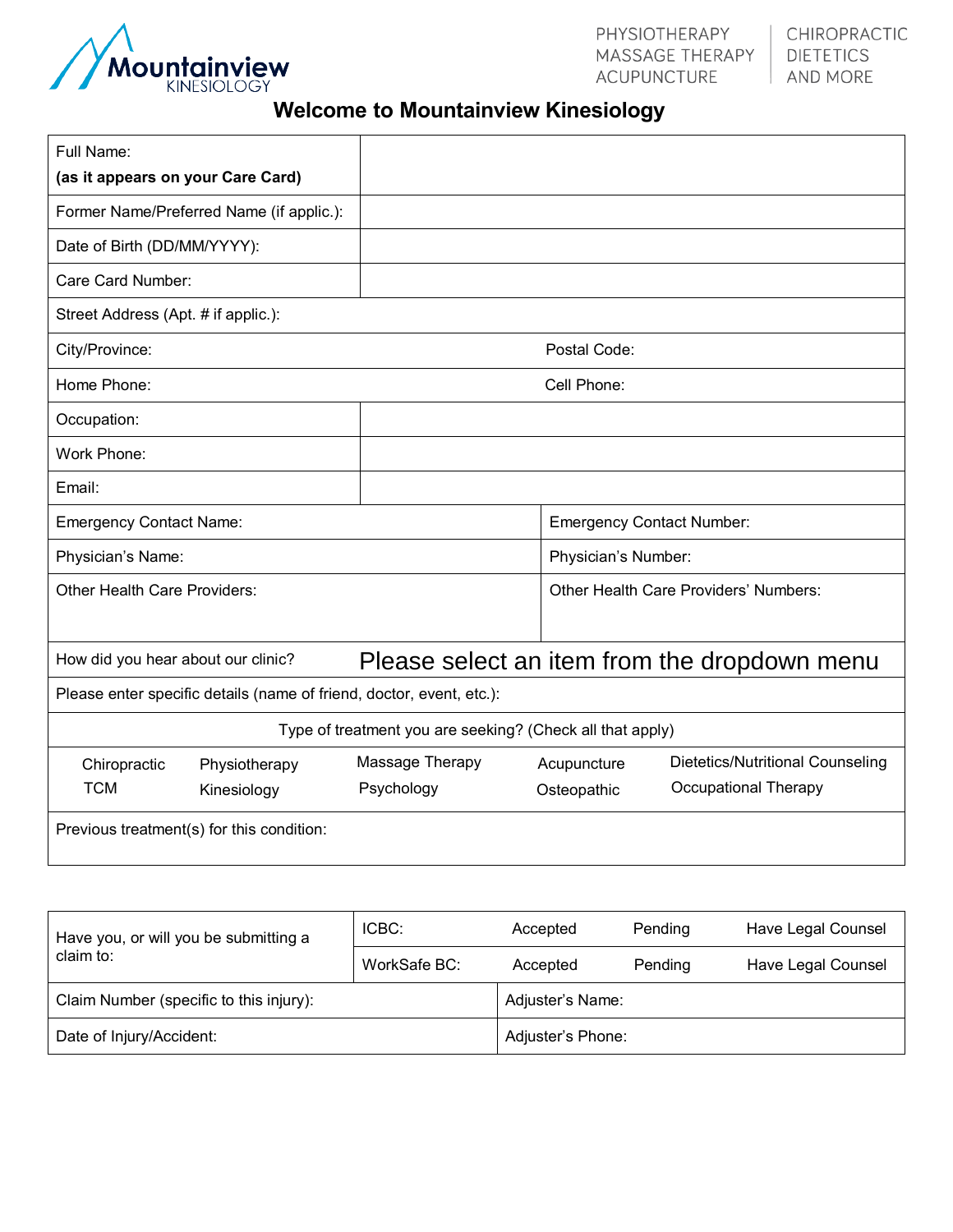

Please describe the nature of your injury (i.e. location, symptoms, impact on activities of daily living or sport participation, etc.)

## **MEDICAL HISTORY**

DO YOU HAVE, OR HAVE YOU HAD, ANY OF THE FOLLOWING:

| Abdominal Problems                   | Dislocations                     | Numbness or Tingling              |
|--------------------------------------|----------------------------------|-----------------------------------|
| Arthritis                            | Dizziness                        | Polio/Post-Polio Syndrome         |
| Asthma                               | <b>Fractures</b>                 | Psychiatric or Psychological Care |
| Artificial Joint                     | Gastrointestinal Disorder        | Recent Weight Loss or Gain        |
| <b>Balance Problems</b>              | High/Low Blood Pressure          | Respiratory Condition             |
| <b>Blurred or Double Vision</b>      | <b>Headaches</b>                 | <b>Seizures</b>                   |
| Cancer /History of/Family History of | Heart Disease /Family History of | Shortness of Breath               |
| Chest Pain                           | Herniated Disc                   | <b>Skin Condition</b>             |
| Concussion                           | Hot or Cold Intolerance          | Sleep Disorder                    |
| Currently Pregnant                   | Nausea/Vomiting                  | <b>Stroke</b>                     |
| Diabetes                             | Neurological Disorder            | <b>Ulcers</b>                     |
| Difficulty Swallowing/Eating         | Osteoporosis/Low Bone Density    | Vascular Disease                  |
| Other:                               |                                  |                                   |

Please list all surgeries and/or significant injuries/accidents (with approximate date):

Please list all medications and/or supplements currently being taken:

| Are you currently a smoker?                  | I YES | INO        | If yes, how many cigarettes per day?: |
|----------------------------------------------|-------|------------|---------------------------------------|
| Have you smoked in the past? $\parallel$ YES |       | <b>INO</b> |                                       |